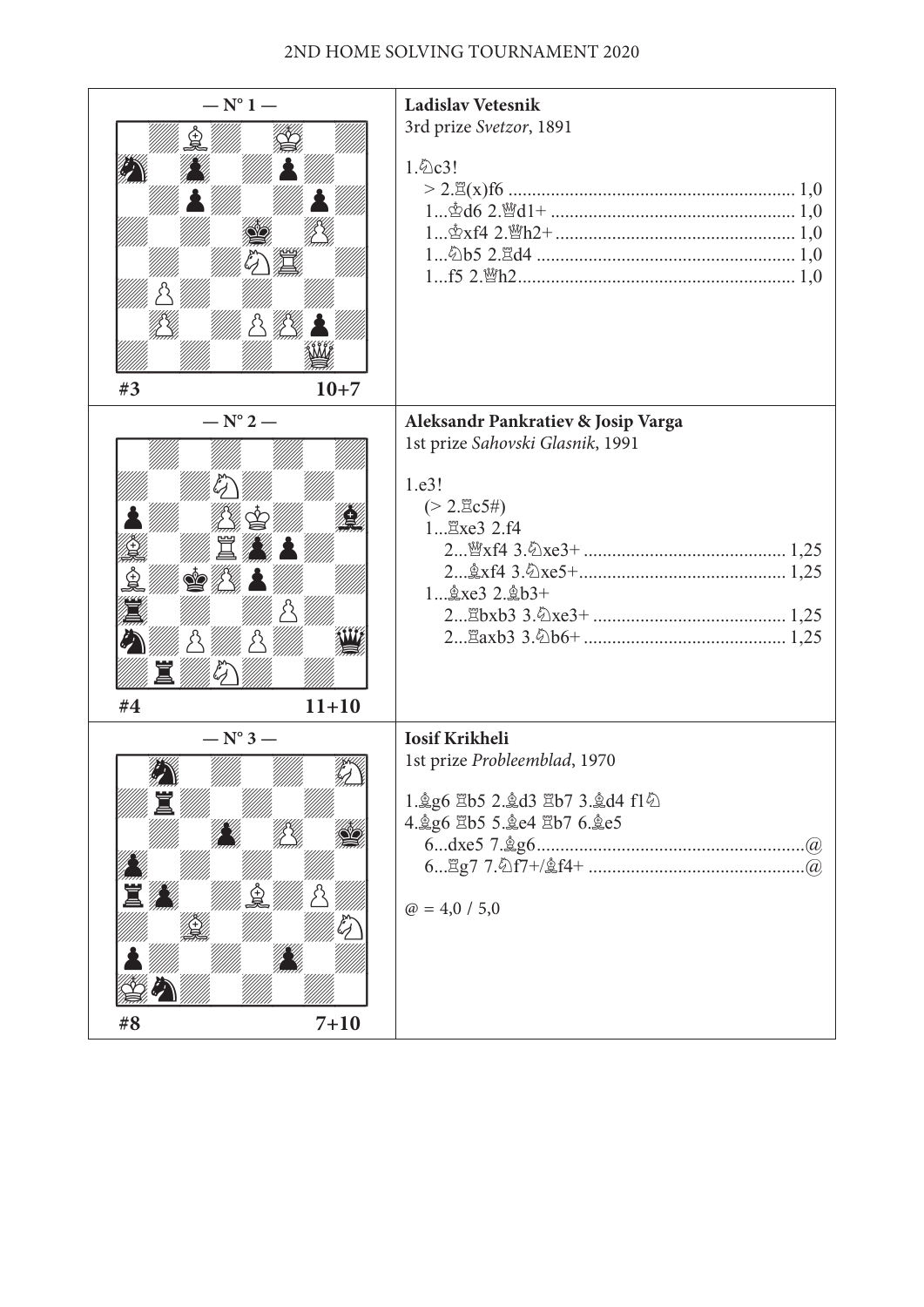#### 2nd home solving tournament 2020

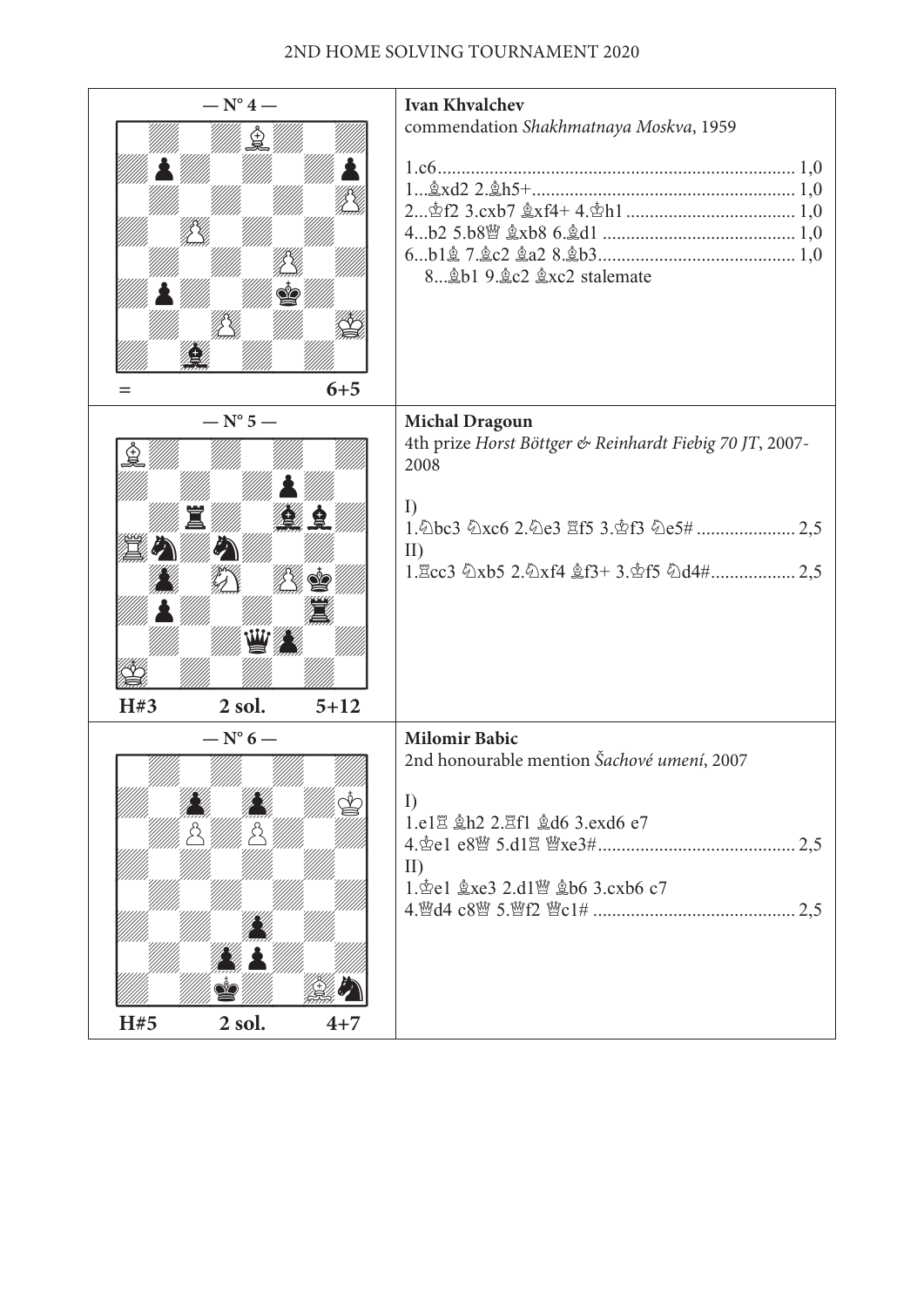#### 2nd home solving tournament 2020

| $- N^{\circ} 7 -$<br>$\bullet$ $\mathcal{G}$<br>S#3<br>$10 + 13$                                           | Ilvan Brjuhanov<br>3rd prize Sakkélet, 1994<br>1. $\Diamond$ cd6!<br>1 $\&$ xa4 2. $\&$ f6+ $\&$ xd6 3.e8 $\&$ + ( $\&$ xe8#) 1,25<br>1 Exg5 2. Ed4+ hxd4 3. ic4+ (公xc4#)  1,25                                                                                                                                        |
|------------------------------------------------------------------------------------------------------------|------------------------------------------------------------------------------------------------------------------------------------------------------------------------------------------------------------------------------------------------------------------------------------------------------------------------|
| $- N^{\circ} 8 -$<br>$\mathbb{Z} \times \mathbb{Z}$ and $\mathbb{Z} \times \mathbb{Z}$<br>S#4<br>$13 + 14$ | Mihailo Stojnić<br>2nd honourable mention YU-2001, 2001<br>$1c.\cdots$<br>$(> 2.\mathbb{W}e5+\mathbb{Z}xg6 \; 3.\mathbb{W}h5+\mathbb{Z}h5\#)$<br>1公d2 2. g5+ gxg5 3.公g3+ fxg3<br>1 ①c3 2. gxc8+ Exc8 3. ②d6+ cxd6<br>1 $\&$ xf6 2. $\&$ xf6+ $\&$ g4 3. 曾g8+ $\&$ xh3<br>1,25<br>1 g5 2. 包d6+ cxd6/ 包xd6 3. Exg5+ 空xg5 |